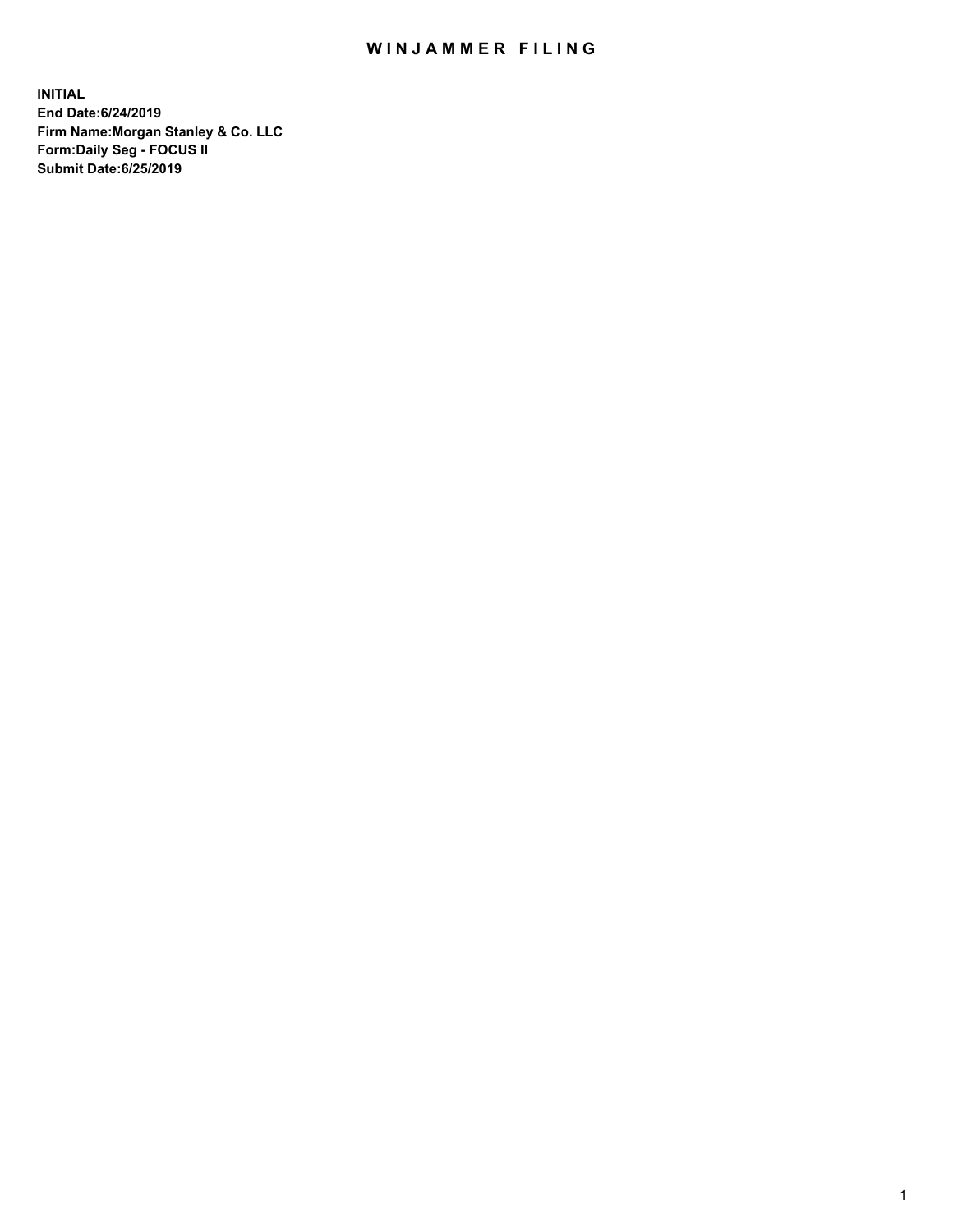**INITIAL End Date:6/24/2019 Firm Name:Morgan Stanley & Co. LLC Form:Daily Seg - FOCUS II Submit Date:6/25/2019 Daily Segregation - Cover Page**

| Name of Company                                                                                                                                                                                                                                                                                                                | Morgan Stanley & Co. LLC                                    |
|--------------------------------------------------------------------------------------------------------------------------------------------------------------------------------------------------------------------------------------------------------------------------------------------------------------------------------|-------------------------------------------------------------|
| <b>Contact Name</b>                                                                                                                                                                                                                                                                                                            | <b>Ikram Shah</b>                                           |
| <b>Contact Phone Number</b>                                                                                                                                                                                                                                                                                                    | 212-276-0963                                                |
| <b>Contact Email Address</b>                                                                                                                                                                                                                                                                                                   | Ikram.shah@morganstanley.com                                |
| FCM's Customer Segregated Funds Residual Interest Target (choose one):<br>a. Minimum dollar amount: ; or<br>b. Minimum percentage of customer segregated funds required:% ; or<br>c. Dollar amount range between: and; or<br>d. Percentage range of customer segregated funds required between:% and%.                         | 235,000,000<br><u>0</u><br>0 <sub>0</sub><br>0 <sub>0</sub> |
| FCM's Customer Secured Amount Funds Residual Interest Target (choose one):<br>a. Minimum dollar amount: ; or<br>b. Minimum percentage of customer secured funds required:%; or<br>c. Dollar amount range between: and; or<br>d. Percentage range of customer secured funds required between:% and%.                            | 140,000,000<br><u>0</u><br>0 <sub>0</sub><br>0 <sub>0</sub> |
| FCM's Cleared Swaps Customer Collateral Residual Interest Target (choose one):<br>a. Minimum dollar amount: ; or<br>b. Minimum percentage of cleared swaps customer collateral required:% ; or<br>c. Dollar amount range between: and; or<br>d. Percentage range of cleared swaps customer collateral required between:% and%. | 92,000,000<br><u>0</u><br><u>00</u><br>0 <sub>0</sub>       |

Attach supporting documents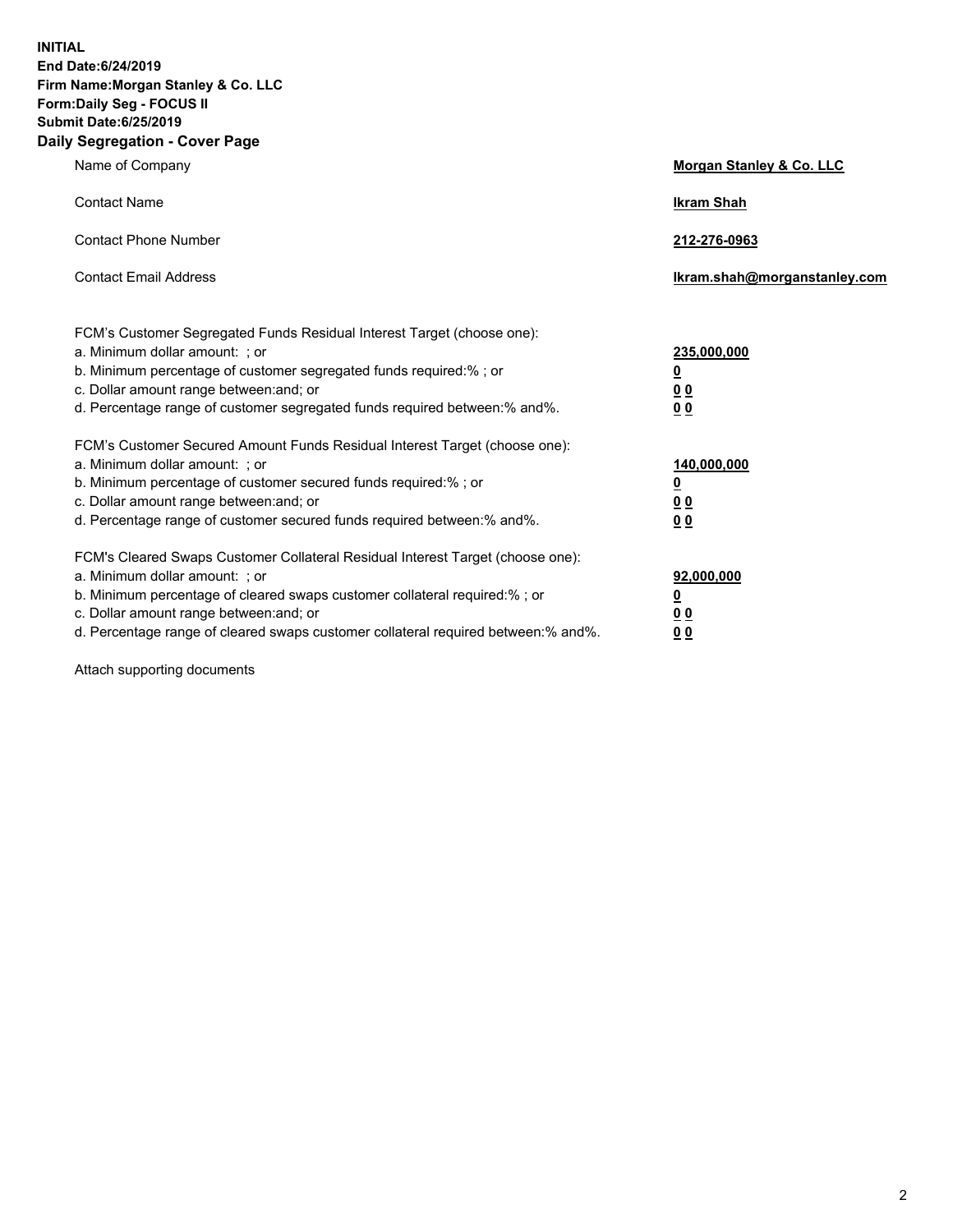## **INITIAL End Date:6/24/2019 Firm Name:Morgan Stanley & Co. LLC Form:Daily Seg - FOCUS II Submit Date:6/25/2019 Daily Segregation - Secured Amounts**

Foreign Futures and Foreign Options Secured Amounts Amount required to be set aside pursuant to law, rule or regulation of a foreign government or a rule of a self-regulatory organization authorized thereunder **0** [7305] 1. Net ledger balance - Foreign Futures and Foreign Option Trading - All Customers A. Cash **2,846,594,739** [7315] B. Securities (at market) **2,520,606,889** [7317] 2. Net unrealized profit (loss) in open futures contracts traded on a foreign board of trade **10,320,070** [7325] 3. Exchange traded options a. Market value of open option contracts purchased on a foreign board of trade **19,038,732** [7335] b. Market value of open contracts granted (sold) on a foreign board of trade **-12,632,516** [7337] 4. Net equity (deficit) (add lines 1. 2. and 3.) **5,383,927,914** [7345] 5. Account liquidating to a deficit and account with a debit balances - gross amount **98,230,074** [7351] Less: amount offset by customer owned securities **-97,705,747** [7352] **524,327** [7354] 6. Amount required to be set aside as the secured amount - Net Liquidating Equity Method (add lines 4 and 5) **5,384,452,241** [7355] 7. Greater of amount required to be set aside pursuant to foreign jurisdiction (above) or line 6. **5,384,452,241** [7360] FUNDS DEPOSITED IN SEPARATE REGULATION 30.7 ACCOUNTS 1. Cash in banks A. Banks located in the United States **292,088,107** [7500] B. Other banks qualified under Regulation 30.7 **332,130,127** [7520] **624,218,234** [7530] 2. Securities A. In safekeeping with banks located in the United States **735,584,451** [7540] B. In safekeeping with other banks qualified under Regulation 30.7 **0** [7560] **735,584,451** [7570] 3. Equities with registered futures commission merchants A. Cash **4,830,028** [7580] B. Securities **0** [7590] C. Unrealized gain (loss) on open futures contracts **1,642,395** [7600] D. Value of long option contracts **0** [7610] E. Value of short option contracts **0** [7615] **6,472,423** [7620] 4. Amounts held by clearing organizations of foreign boards of trade A. Cash **0** [7640] B. Securities **0** [7650] C. Amount due to (from) clearing organization - daily variation **0** [7660] D. Value of long option contracts **0** [7670] E. Value of short option contracts **0** [7675] **0** [7680] 5. Amounts held by members of foreign boards of trade A. Cash **2,409,836,117** [7700] B. Securities **1,785,022,437** [7710] C. Unrealized gain (loss) on open futures contracts **8,677,675** [7720] D. Value of long option contracts **19,038,732** [7730] E. Value of short option contracts **-12,632,516** [7735] **4,209,942,445** [7740] 6. Amounts with other depositories designated by a foreign board of trade **0** [7760] 7. Segregated funds on hand **0** [7765] 8. Total funds in separate section 30.7 accounts **5,576,217,553** [7770] 9. Excess (deficiency) Set Aside for Secured Amount (subtract line 7 Secured Statement **191,765,312** [7380]

10. Management Target Amount for Excess funds in separate section 30.7 accounts **140,000,000** [7780]

Page 1 from Line 8)

11. Excess (deficiency) funds in separate 30.7 accounts over (under) Management Target **51,765,312** [7785]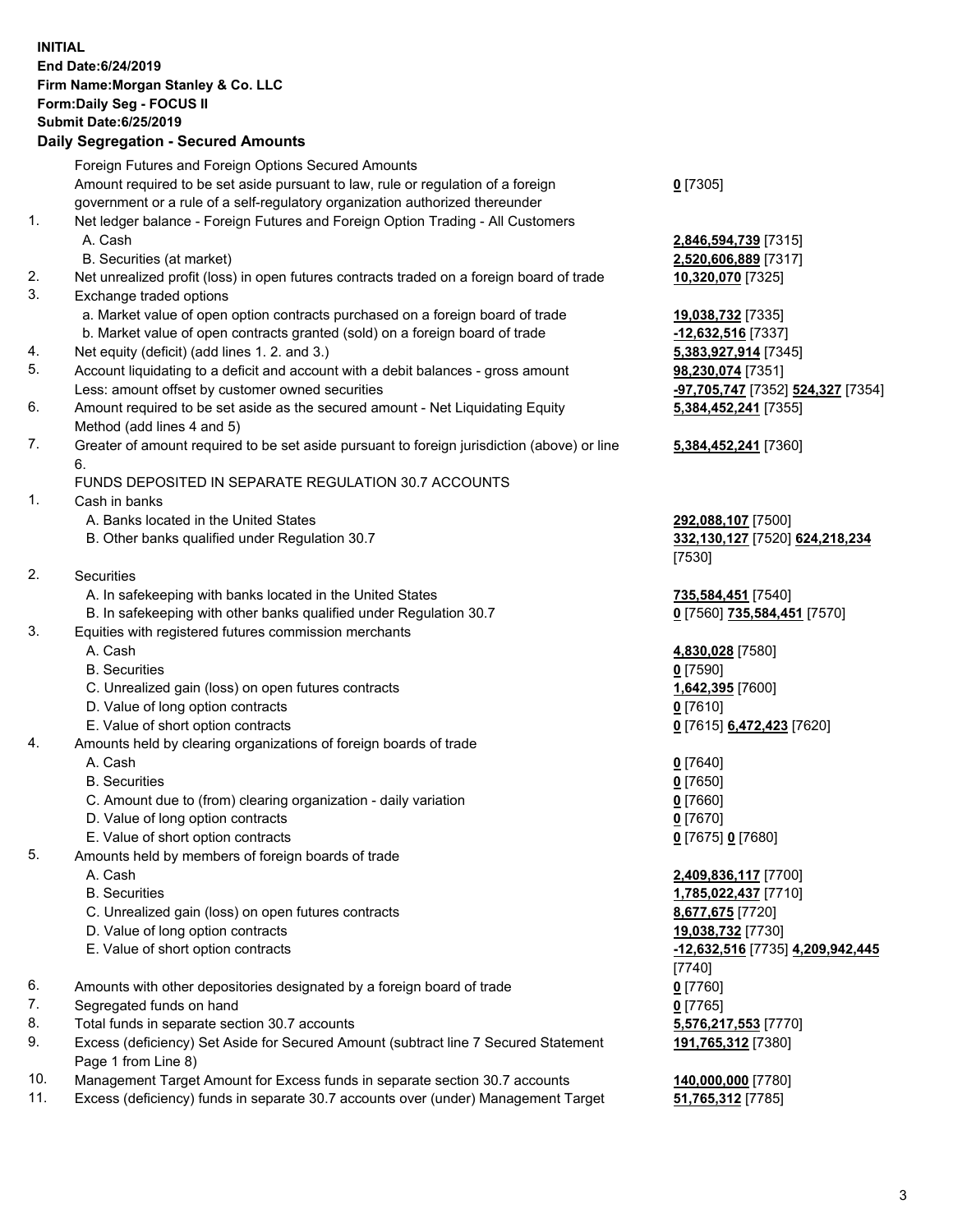**INITIAL End Date:6/24/2019 Firm Name:Morgan Stanley & Co. LLC Form:Daily Seg - FOCUS II Submit Date:6/25/2019 Daily Segregation - Segregation Statement** SEGREGATION REQUIREMENTS(Section 4d(2) of the CEAct) 1. Net ledger balance A. Cash **6,512,574,711** [7010] B. Securities (at market) **5,906,300,765** [7020] 2. Net unrealized profit (loss) in open futures contracts traded on a contract market **4,186,516,729** [7030] 3. Exchange traded options A. Add market value of open option contracts purchased on a contract market **576,099,870** [7032] B. Deduct market value of open option contracts granted (sold) on a contract market **-341,433,447** [7033] 4. Net equity (deficit) (add lines 1, 2 and 3) **16,840,058,628** [7040] 5. Accounts liquidating to a deficit and accounts with debit balances - gross amount **167,613,482** [7045] Less: amount offset by customer securities **-166,516,302** [7047] **1,097,180** [7050] 6. Amount required to be segregated (add lines 4 and 5) **16,841,155,808** [7060] FUNDS IN SEGREGATED ACCOUNTS 7. Deposited in segregated funds bank accounts A. Cash **4,572,580,097** [7070] B. Securities representing investments of customers' funds (at market) **0** [7080] C. Securities held for particular customers or option customers in lieu of cash (at market) **651,453,331** [7090] 8. Margins on deposit with derivatives clearing organizations of contract markets A. Cash **6,335,317,824** [7100] B. Securities representing investments of customers' funds (at market) **0** [7110] C. Securities held for particular customers or option customers in lieu of cash (at market) **5,254,847,434** [7120] 9. Net settlement from (to) derivatives clearing organizations of contract markets **69,837,106** [7130] 10. Exchange traded options A. Value of open long option contracts **576,099,870** [7132] B. Value of open short option contracts **-341,433,447** [7133] 11. Net equities with other FCMs A. Net liquidating equity **8,000,751** [7140] B. Securities representing investments of customers' funds (at market) **0** [7160] C. Securities held for particular customers or option customers in lieu of cash (at market) **0** [7170] 12. Segregated funds on hand **0** [7150] 13. Total amount in segregation (add lines 7 through 12) **17,126,702,966** [7180] 14. Excess (deficiency) funds in segregation (subtract line 6 from line 13) **285,547,158** [7190]

- 15. Management Target Amount for Excess funds in segregation **235,000,000** [7194]
- 16. Excess (deficiency) funds in segregation over (under) Management Target Amount Excess

**50,547,158** [7198]